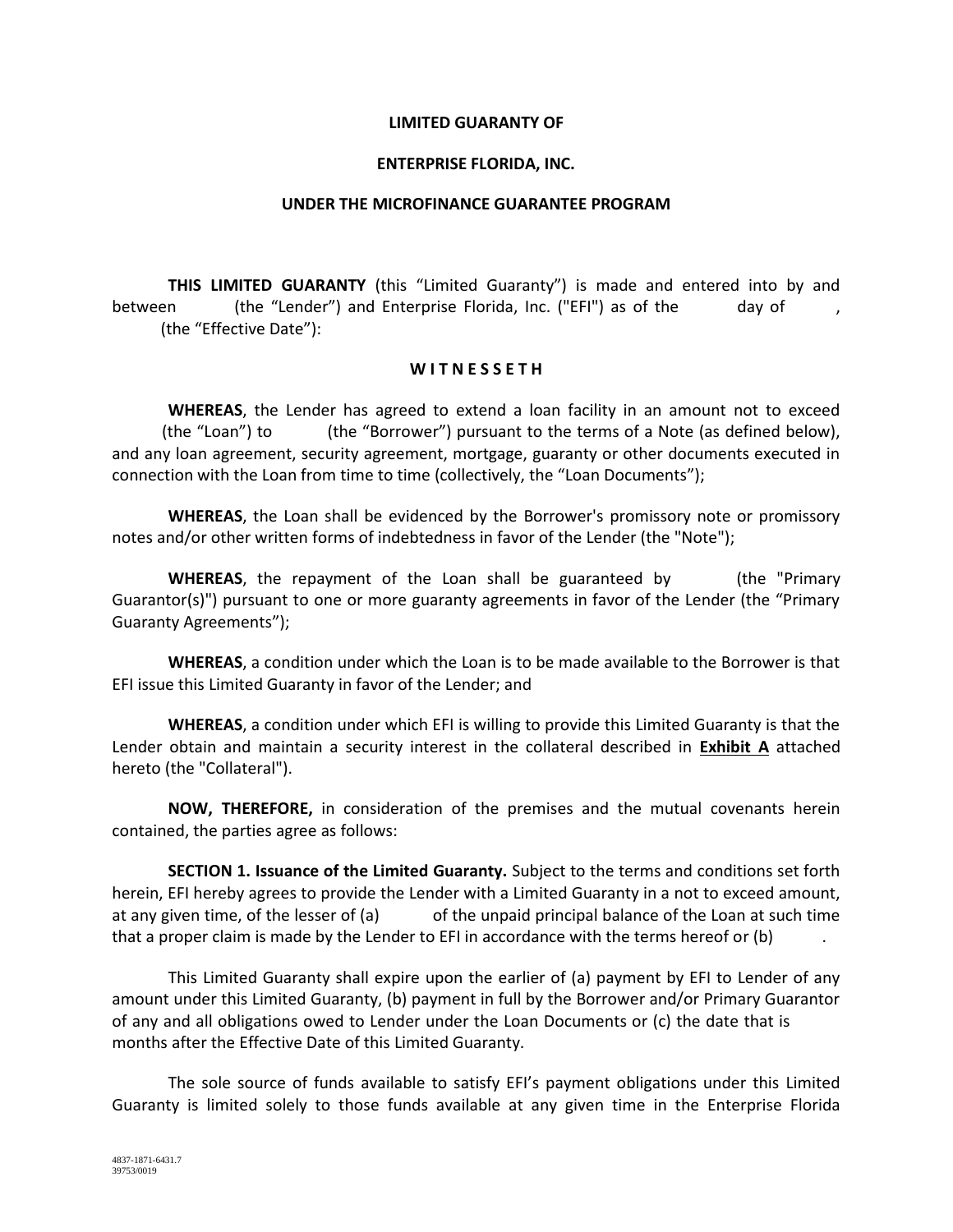**Microfinance Guarantee Program** Account (the "Guaranty Fund"). The Guaranty Fund is a revolving fund which EFI leverages at levels higher than a 1 to 1 basis, but no higher than a 3 to 1 basis (i.e., \$1 of Limited Guaranty Funds for every \$3 guaranteed). While at its proposed levels of leverage, sufficient funds are on deposit in the Guaranty Fund to satisfy its payment obligations under this Limited Guaranty and any other similar guaranties made by EFI under the Microfinance Guarantee Program, EFI has no obligation to make payments under its Limited Guaranty from funds other than the Guaranty Fund.

**SECTION 2. Guaranty Fee.** The Lender shall pay to EFI a one-time non-refundable guaranty fee in the amount of ( of the guaranteed amount), payable to EFI on or before the Effective Date. Failure to pay the Guarantee Fee makes this Limited Guarantee null and void.

Nothing in the Loan Documents requiring the Borrower to pay the Guaranty Fee shall relieve the Lender from responsibility for such payment.

**SECTION 3. Coverage.** Only after the Borrower and the Primary Guarantor(s) fail to pay any amount of principal or interest on the Loan (including any acceleration of principal after an event of default) for more than 120 calendar days after the date that the Borrower is required to submit payment to the Lender under the Loan Documents, may the Lender demand that EFI pay in United States currency to the Lender, within thirty calendar days after written demand by the Lender for payment (containing such information as may be reasonably designated by EFI) has been received by EFI, an amount equal to the amount of such unpaid principal amount, subject to the limitations of this Limited Guaranty described herein. Lender's written demand to EFI for payment under this Guaranty shall identify the amount of principal indebtedness then unpaid by the Borrower and shall include copies of the demands made on the Borrower and the Primary Guarantor(s), and such written demand to EFI shall be made upon EFI no later than 180 days after the date of the Borrower's and/or Primary Guarantor(s)' default.

**SECTION 4. Waiver.** EFI hereby waives any requirement that the Lender exhausts any right or takes any action against the Borrower or the Primary Guarantor(s) before making a claim hereunder, except the demand required to be made under Section 3 hereof on the Borrower and the Primary Guarantor(s) and the demand required to be made under Section 3 on EFI. Nothing in this section shall be in derogation of the Lender's responsibilities under Section 5(d).

**SECTION 5. Undertakings of the Lender.** This Limited Guaranty shall remain in effect only so long as the Lender complies with each of the following:

a. **Disbursement Notification.** It will submit to EFI within ten (10) calendar days after the initial disbursement under the Loan Documents.

b. **Assignability**. Except to (i) its parent corporation, (ii) a branch of the Lender, or (iii) a wholly-owned (excluding qualifying shares of directors) subsidiary of its parent corporation, Lender will not assign, transfer, negotiate or sell participation in any of its rights in the Loan Documents, including without limitation the Note, or this Limited Guaranty, without the prior written consent of EFI.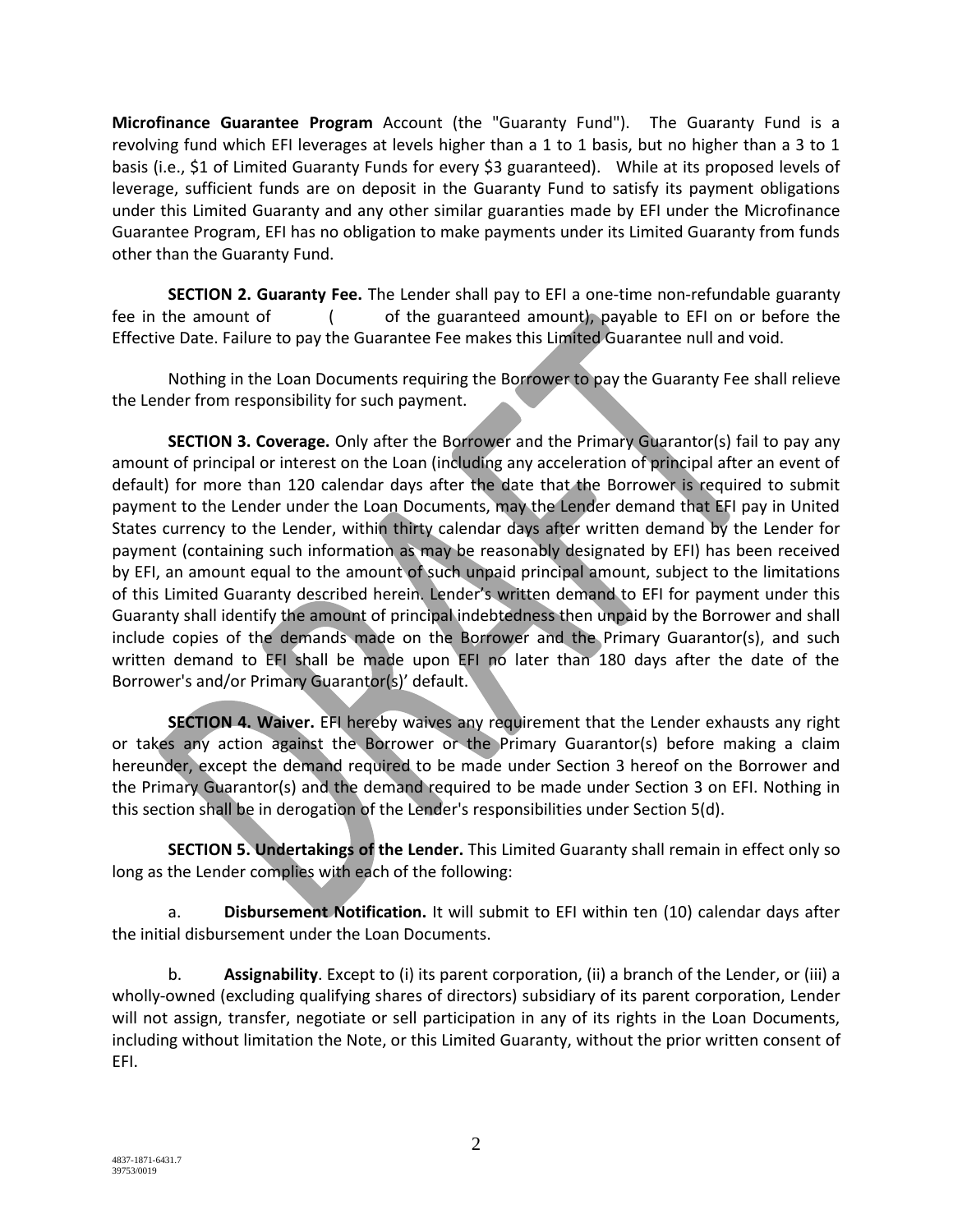c. **Acceleration.** Prior to default, it will not accelerate the maturities of the Loan or the Note issued under the Loan Documents without the prior written consent of EFI; provided, however, that demand made by the Lender pursuant to a demand note or other similar agreement does not constitute acceleration for the purpose of this Section 5(c).

d. **Notice of Default.** Upon learning of the occurrence of any event of default under the Loan Documents, it will promptly notify EFI thereof.

e. **Preservation of Security.** It will take all action which the Lender deems appropriate or necessary, in accordance with normal commercial banking practices, to preserve for the benefit of EFI all security, guaranties, and insurance for the Loan including, without limitation, the Collateral.

f. **Lender Loan Amendments.** It will not agree to any material amendment of the terms of the Loan Documents or consent to any material deviation from the provisions thereof including, without limitation, the rescheduling of the payment terms of the Note or any reduction in any security, without the prior written consent of EFI.

g. **Lender Loan Documents.** It will maintain during the term of this Limited Guaranty, and for a period of five (5) years beyond the termination of the loan guaranty or the conclusion of any audit, investigation or litigation (if begun within the 5 year period), whichever is longer, and upon request make available for inspection by EFI and the State of Florida, as applicable, any and all documents submitted to the Lender pursuant to the Loan Documents or in connection with the Loan Documents, subject to the Right to Financial Privacy Act (12 U.S.C. § 3401 et seq.), including detailed loan records, as applicable;

h. **Acceleration and Suspension upon Default.** In the event of any payment default under the Loan Documents, and a continuation of such payment default for a period of 120 days or more, it will (if so permitted under the Loan Documents) and at the written request of EFI and by written notice to the Borrower as provided in the Loan Documents: (i) declare the outstanding principal balance of the Borrower's indebtedness under the Loan Documents, including without limitation, the Note, together with interest thereon, immediately due and payable and (ii) terminate the commitment of the Lender to make further disbursements to the Borrower under the Loan or subsequent loans to the Borrower.

i. **Collection Efforts**. In the event that the Borrower and the Primary Guarantor(s) fail to pay any amount of principal or interest on the Loan, Lender agrees to expeditiously take every action against the Borrower and/or the Primary Guarantor(s), as is customary with commercial banking practices, to collect any and all amounts owed by the Borrower and/or the Primary Guarantor(s) under the Loan.

j. **Assignment for Collection.** If demand for payment is made on the Borrower, and a subsequent demand for payment under this Limited Guaranty is made on EFI, as permitted hereunder, the Lender shall, at the request of EFI and for the purpose of collection, assign to EFI a proportional interest in the Loan Documents, including without limitation, the Note, the Collateral and any other security that the Lender holds securing the obligations under the Loan Documents,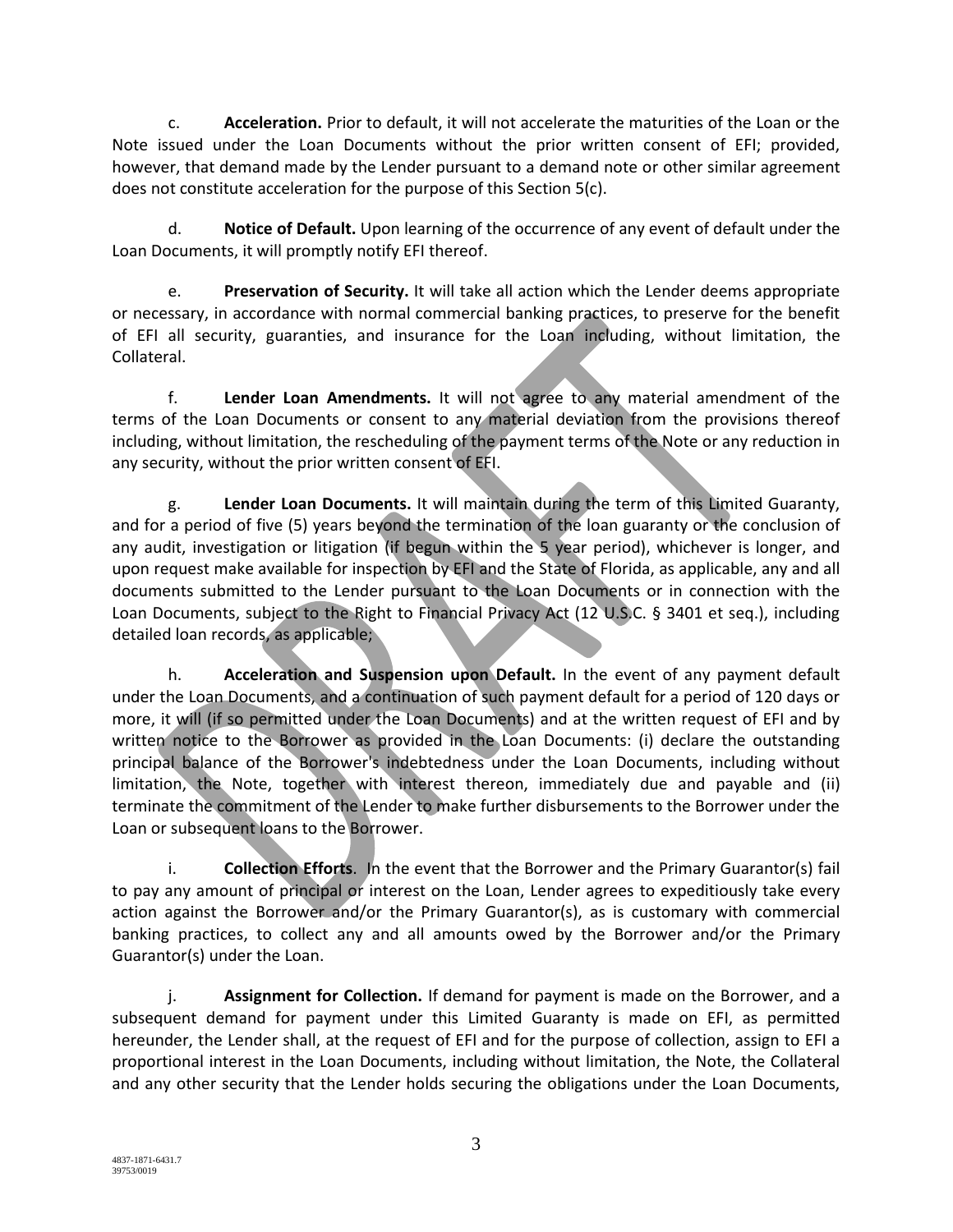based on EFI's corresponding participation in the Loan (as described in Section 7 below). Proceeds of any collection efforts undertaken by EFI shall be applied in accordance with Section 7 hereof.

k. **No Defaults with EFI.** The Lender shall not be in default under any agreement between the Lender and EFI (or the State of Florida or any of its agencies or political subdivisions).

l. **Compliance**. The Lender is in material compliance with all federal and state laws, rules, and regulations pertaining to the making of loans (including 31 C.F.R. § 103.121);

m. **Certifications by Lender**. No certifications made by Lender to EFI in connection with the Loan Documents are false or misleading.

n. **Reporting Requirements**. As promptly as possible, and at a minimum, on a quarterly basis, the Lender shall provide to EFI such financial or other reporting information regarding the Borrower and/or the Loan as EFI may reasonably request.

**SECTION 6. Loan Charges.** The Lender shall not, without the prior written consent of EFI, impose any charge on the Borrower in connection with the Loan other than (a) as disclosed in writing to EFI prior to the execution of this Limited Guaranty, (b) any normal charges in connection with any letters of credit issued in connection with the Loan and (c) other reasonable fees incurred under normal banking practices.

**SECTION 7. EFI Participation in the Loan.** Upon any payment by EFI under this Limited Guaranty, EFI shall automatically, without any further action on the part of EFI or the Lender, acquire a corresponding participation in the Loan, the Note and any other rights held by the Lender to secure the payment of Borrower's indebtedness under the Loan Documents. After any such claim payment by EFI, any payments received by the Lender or EFI from the Borrower, the Primary Guarantor(s) or any other person or entity on behalf of the Borrower in payment of the Loan or the Note or interest thereon, or any realization on any security therefor, shall be promptly applied, irrespective of the Borrower's or the Lender's designation of such payment, first, to reimburse the Lender and EFI for all reasonable out-of-pocket cost and expenses associated with collecting the Loan or realizing on any Collateral in equal proportions to such expenses, and second, in reduction of Lender's and EFI's respective interests in the Loan, pro-rata.

**SECTION 8. Conditions Precedent**. The Lender hereby certifies, and it shall be a condition to the effectiveness of this Limited Guaranty, that (a) the Lender's initial obligation to disburse under the Loan Documents, and any special conditions as set forth in the Loan Documents, have been met, including, without limitation, the obtaining and perfecting of a security interest in the Collateral, (b) the security interest in the Collateral, the Note and any guaranties required, are legally enforceable, (c) the person who executed this Limited Guaranty and who will execute all other documents pursuant thereto on behalf of the Lender is duly authorized to do so, and (d) the initial payment of the Guaranty Fee required in Section 2 hereof has been paid, if applicable.

**SECTION 9. Governing Law.** This Limited Guaranty shall be deemed to be a contract made under the laws of the State of Florida, United States of America, and for all purposes shall be governed by and construed in accordance with such laws. This Limited Guaranty is limited exclusively to moneys held in the Guaranty Fund, as described in Section 1.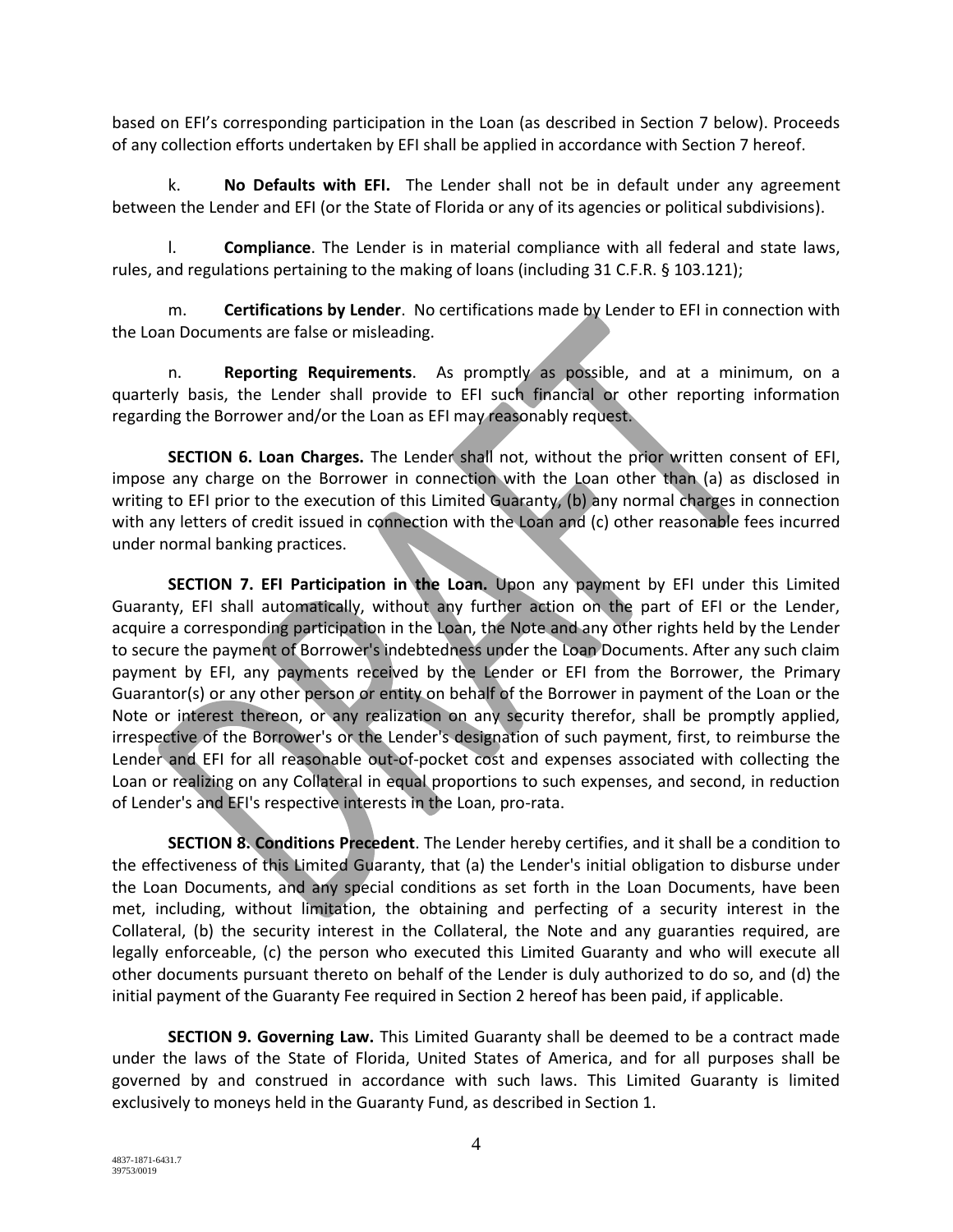**SECTION 10. Notification.** Such notifications or demands as are required by this Limited Guaranty shall be addressed to the Lender or EFI, as the case may be, to the appropriate office as designated from time to time by each party at their respective addresses set forth below and shall be deemed to have been given at such times as said notifications or demands are received.

**SECTION 11. Attorneys Fees.** In the event of any dispute hereunder or of any action to interpret or enforce this Limited Guaranty, any provision hereof or any matter arising herefrom, the prevailing party shall be entitled to recover its reasonable costs, fees and expenses, including, but not limited to, witness fees, expert fees, consultant fees, attorney, paralegal and legal assistant fees, costs and expenses and other professional fees, costs and expenses whether suit be brought or not, and whether in settlement, in any declaratory action, at trial or on appeal.

**IN WITNESS WHEREOF,** the parties hereto have caused this Limited Guaranty to be duly executed as of the Effective Date.

| LENDER: | EFI:                     |
|---------|--------------------------|
|         | ENTERPRISE FLORIDA, INC. |
|         |                          |
|         | By:                      |
| Name:   | Name:                    |
| Title:  |                          |
|         |                          |
|         |                          |